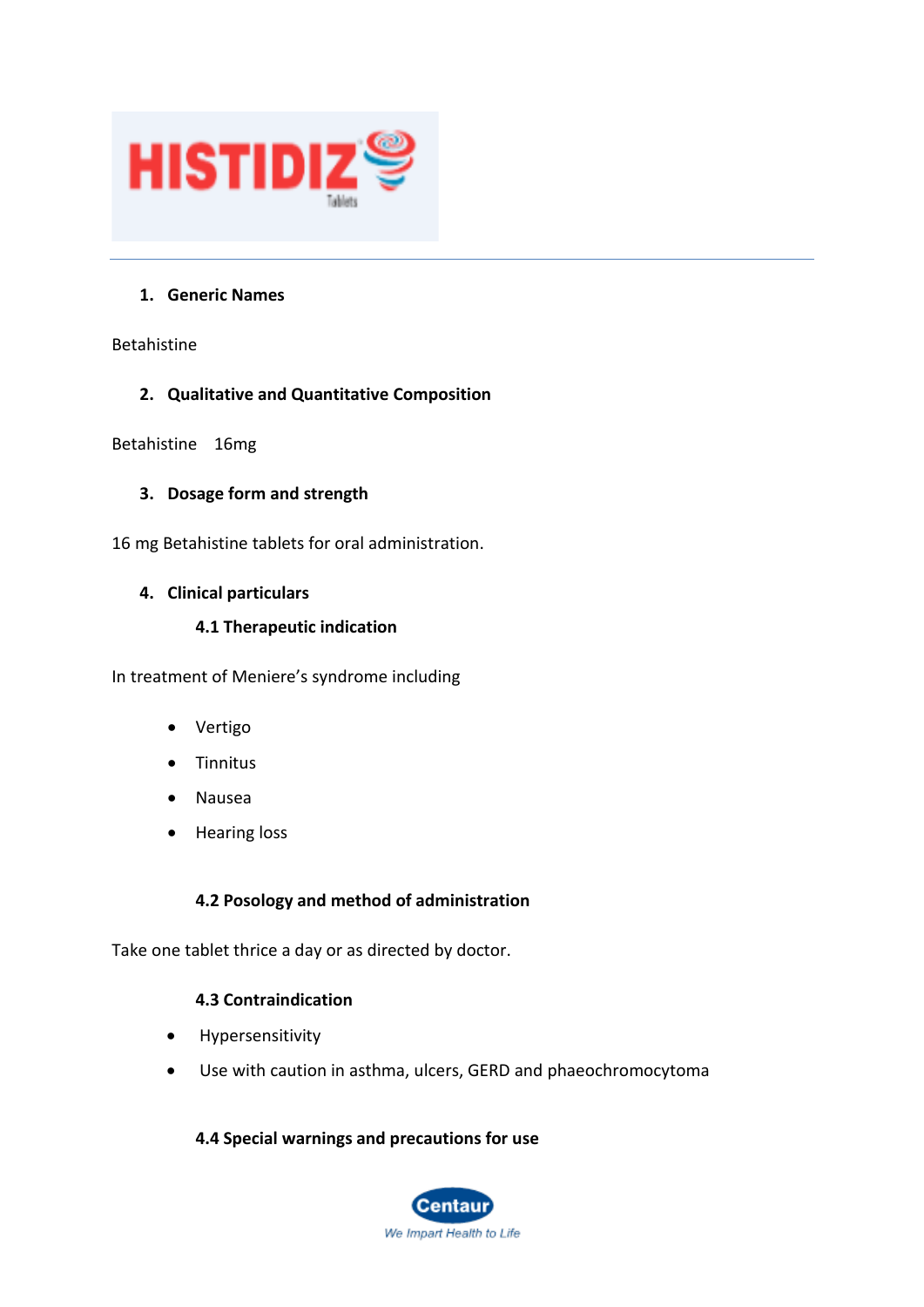Following groups of patients should be monitored by a doctor during treatment:

- Stomach ulcer (peptic ulcer)
- asthma
- Nettle rash, skin rash or a cold in the nose caused by an allergy, since these complaints may be exacerbated.
- Low blood pressure

### **4.5 Drug interactions**

Use with caution concurrently with other antihistamines.

### **4.6 Use in special population**

- Pediatric: Not recommended for use in children and adolescents below age 18 due to lack of data on safety and efficacy.
- Geriatric: There is limited data in the elderly; Betahistine should be used with caution in this population.
- Liver impairment: There is no data available for patients with hepatic impairment.
- Renal failure: There is no data available for patients with renal impairment.
- Pregnancy and lactation: Consult doctor.

# **4.7 Effects on ability to drive and use machine**

Histidiz Tablets are not likely to affect ability to drive or use tools or machinery. However, remember that diseases which are treated with Histidiz tablets (vertigo, tinnitus and hearing loss associated with Meniere's syndrome) can make patient feel dizzy or be sick, and can affect ability to drive or use machines.

# **4.8 Undesirable effects**

Very few adverse effects have been reported with Betahistine. The adverse effects can be Thrombocytopenia, Palpitations, Cardiac flutter, Vertigo, Vision blurred, Nausea, Vomiting, Dry mouth, Abdominal pain, Diarrhoea, Abdominal discomfort, Dyspepsia, Abdominal

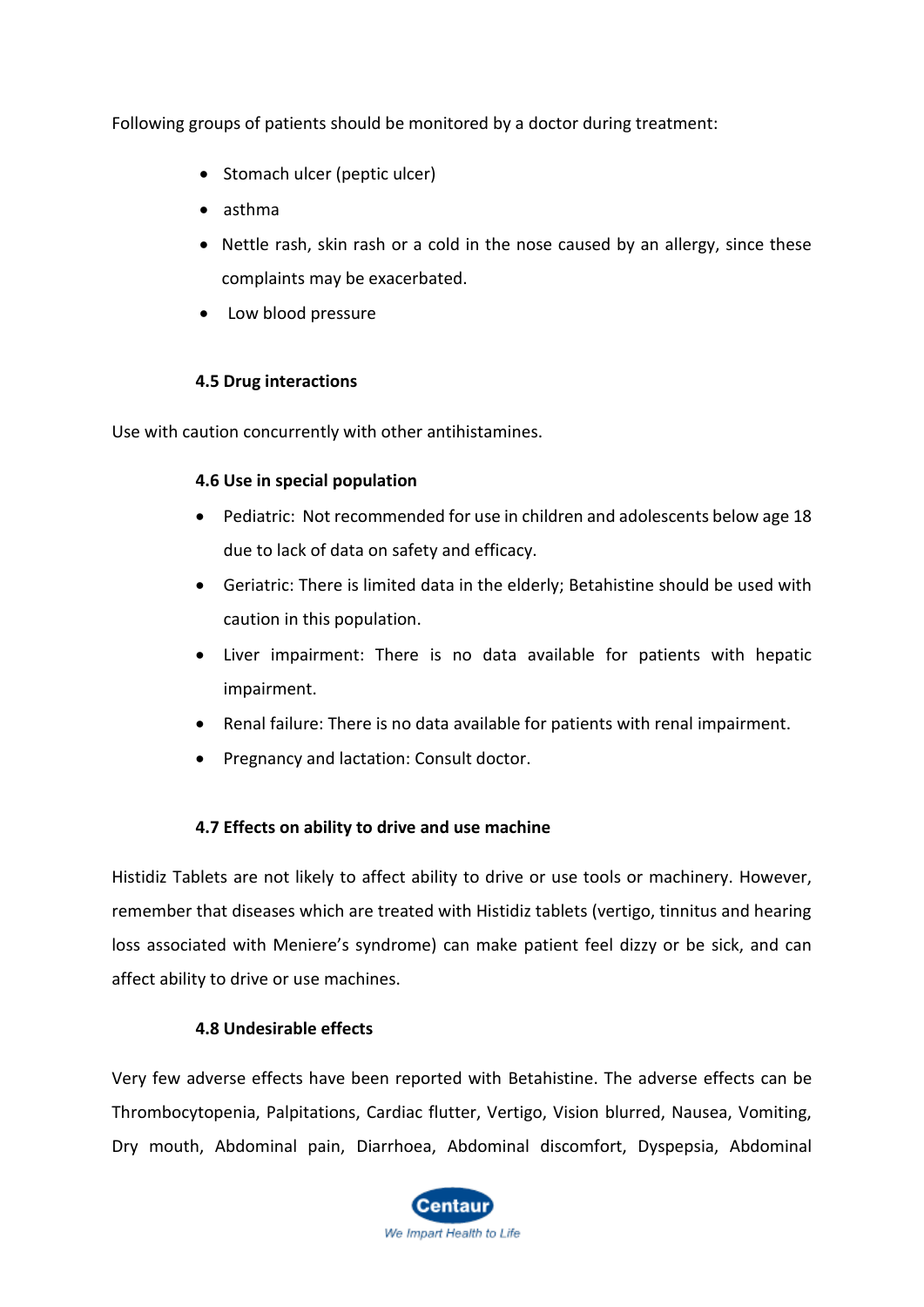distension, Chest pain, Chills, Pyrexia, Asthenia, Malaise , Anaphylactic reaction, Insomnia, Dyspnoea .

#### **4.9 Overdose**

There is limited experience of overdose with Histidiz. Initiate general symptomatic and supportive measures in all cases of overdosages where necessary.

### **5. Pharmacological properties**

### **5.1 Mechanism of action**

The mechanism of action of betahistine dihydrochloride is only partly understood. There are several plausible hypotheses that are supported by animal studies and human data:

Betahistine dihydrochloride affects the histaminergic system: Betahistine dihydrochloride acts both as a partial histamine H1-receptor agonist and histamine H3-receptor antagonist in neuronal tissue, and has negligible H2-receptor activity. Betahistine dihydrochloride increases histamine turnover and release by blocking presynaptic H3-receptors and inducing H3 receptor downregulation.

Betahistine dihydrochloride may increase blood flow to the cochlear region: Pharmacological testing in animals has shown that the blood circulation in the striae vascularis of the inner ear improves, probably by means of a relaxation of the precapillary sphincters of the microcirculation of the inner ear.

Betahistine dihydrochloride alters neuronal firing in the vestibular nuclei: Betahistine dihydrochloride was also found to have a dose dependent inhibiting effect on spike generation of neurons in lateral and medial vestibular nuclei.

### **5.2 Pharmacodynamic properties**

In ten healthy male volunteers, single oral doses of 8, 16, and 32 mg of betahistine dihydrochloride given in a placebo-controlled, double-blind crossover study produced dose related effects on the vestibular system, as measured by electronystagmography (ENG). Maximal effects on the slow nystagmus phase were found 3 to 4 hours after drug intake. Nystagmus duration was reduced by a mean value of 35% (after 8 mg), 48% (16 mg), or 59% (32 mg); all reductions were statistically significant (p<0.0005).

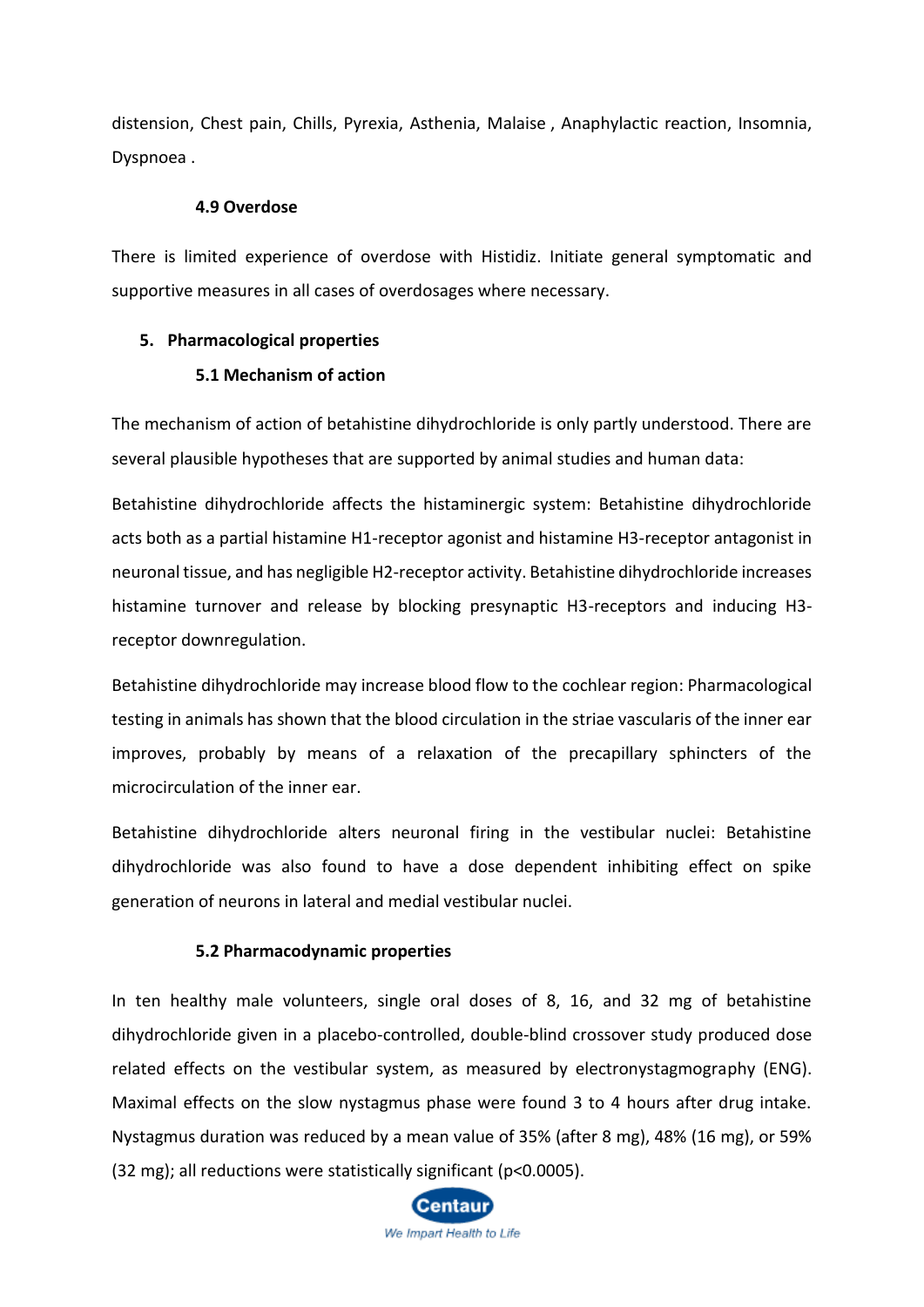Eleven patients with Ménière's disease were treated in a three month, open-label study of the pharmacological effects of betahistine dihydrochloride on hearing and ENG-recorded, rotation induced nystagmus. The study participants took one, 8 mg tablet three times a day (total daily dose, 24 mg). The speed of the quick phase of eye shift pre-treatment versus that achieved at the end of the three month treatment period was used as the parameter of effectiveness in this study.

Hearing was evaluated pre- and post-treatment using three pure tone hearing levels (250, 500, 1000 Hz). Hearing loss was less after treatment but the difference did not achieve statistical significance. At some rates of acceleration and at all rates of deceleration, there was an increase in the mean eye shift per second; this increase reached statistical significance in six of the 12 tests.

#### **5.3 Pharmacokinetic properties**

#### Absorption

Betahistine is rapidly and completely absorbed after oral administration of the drug in tablets, and peak plasma concentrations of  $14C$ -labelled betahistine are attained after approximately one hour of oral administration for fasting subjects.

#### Distribution

Little or no binding occurs with human plasma proteins.

#### Metabolism and Elimination

Elimination of betahistine takes place mainly by metabolism and the metabolites are subsequently eliminated mainly by renal excretion

Following the absorption, the drug is metabolized rapidly in the metabolite and almost completely in metabolite 2-pyridylacetic acid.

After oral administration of betahistine, its plasma levels are very low. Therefore, the assessment of the pharmacokinetics of betahistine is based on the plasma concentration data of the only metabolite 2-pyridylacetic acid. The concentration of 2-pyridylacetic acid reaches its maximum at 1 hour after intake and declines with half approximately 3.5 hours. The 2 pyridylacetic acid is excreted almost quantitatively in urine within 24 hours after

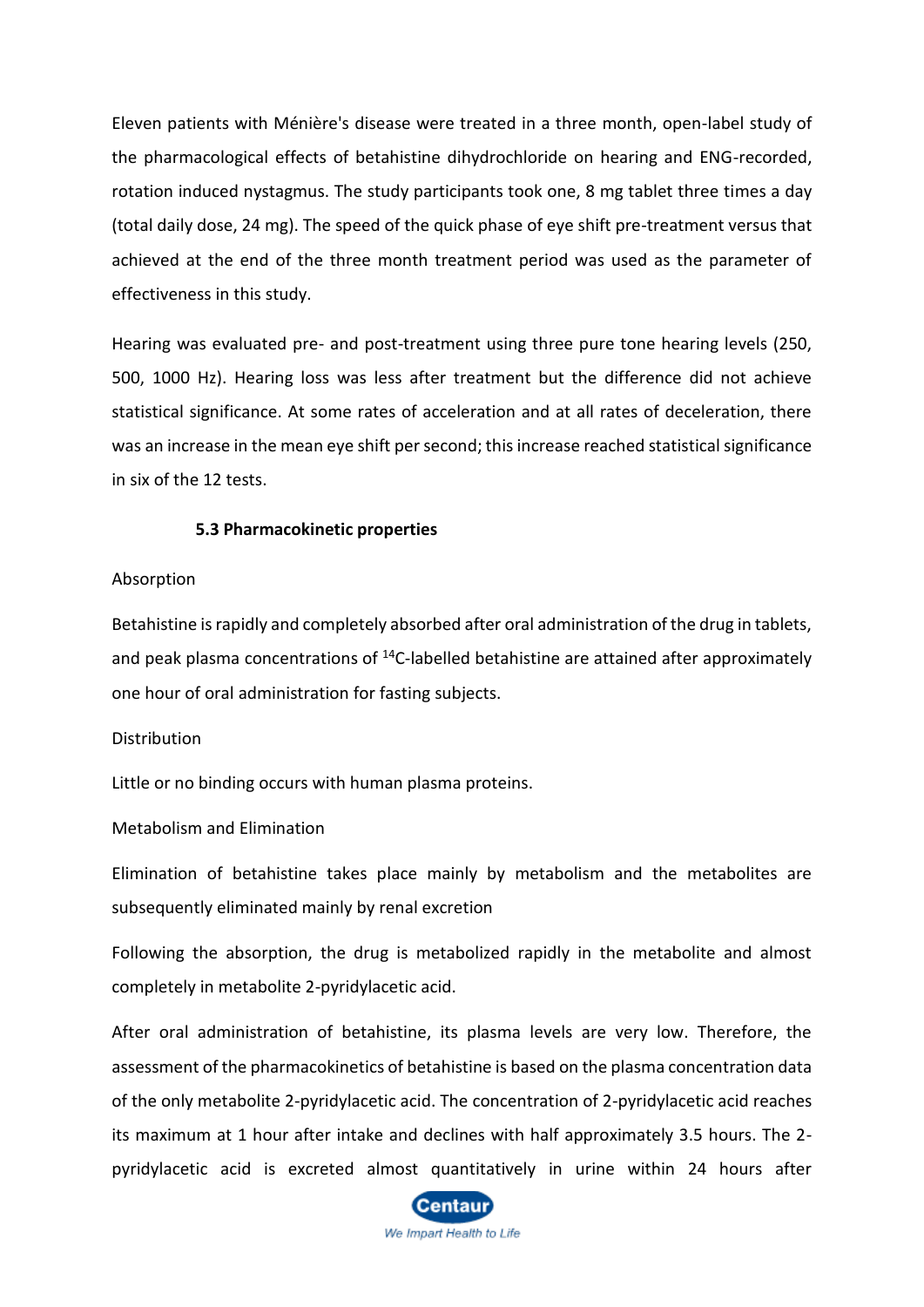administration. In the dose range between 8 and 48 mg, about 85% of the original dose was recovered in the urine. No unchanged betahistine has been detected in urine.

85-90% of the radioactivity of an 8 mg dose appears in the urine over 56 hours, with maximum excretion rates reached within 2 hours of administration.

There is no evidence of presystemic metabolism and biliary excretion is not thought to be an important route of elimination for the drug or any of its metabolites. However betahistine is subject to metabolism in the liver.

# **6. Nonclinical properties**

# **6.1 Animal Toxicology or Pharmacology**

NA.

# **7. Description**

Betahistine is an aminoalkylpyridine that is [pyridine](https://pubchem.ncbi.nlm.nih.gov/compound/pyridine) substituted by a 2-(methylamino)ethyl group at position 2. It acts as a [histamine](https://pubchem.ncbi.nlm.nih.gov/compound/histamine) agonist and a vasodilator, and is thought to improve the microcirculation of the labyrinth, resulting in reduced endolymphatic pressure. Its chemical name is *N*-methyl-2-pyridin-2-ylethanamine. Its molecular formula and weight is  $C_8H_{12}N_2$  $C_8H_{12}N_2$  $C_8H_{12}N_2$  and 136.19 g/mol.



# **8. Pharmaceutical particulars**

**8.1 Incompatibilities**

There are no known incompatibilities.

**8.2 Shelf-life**

18 months.

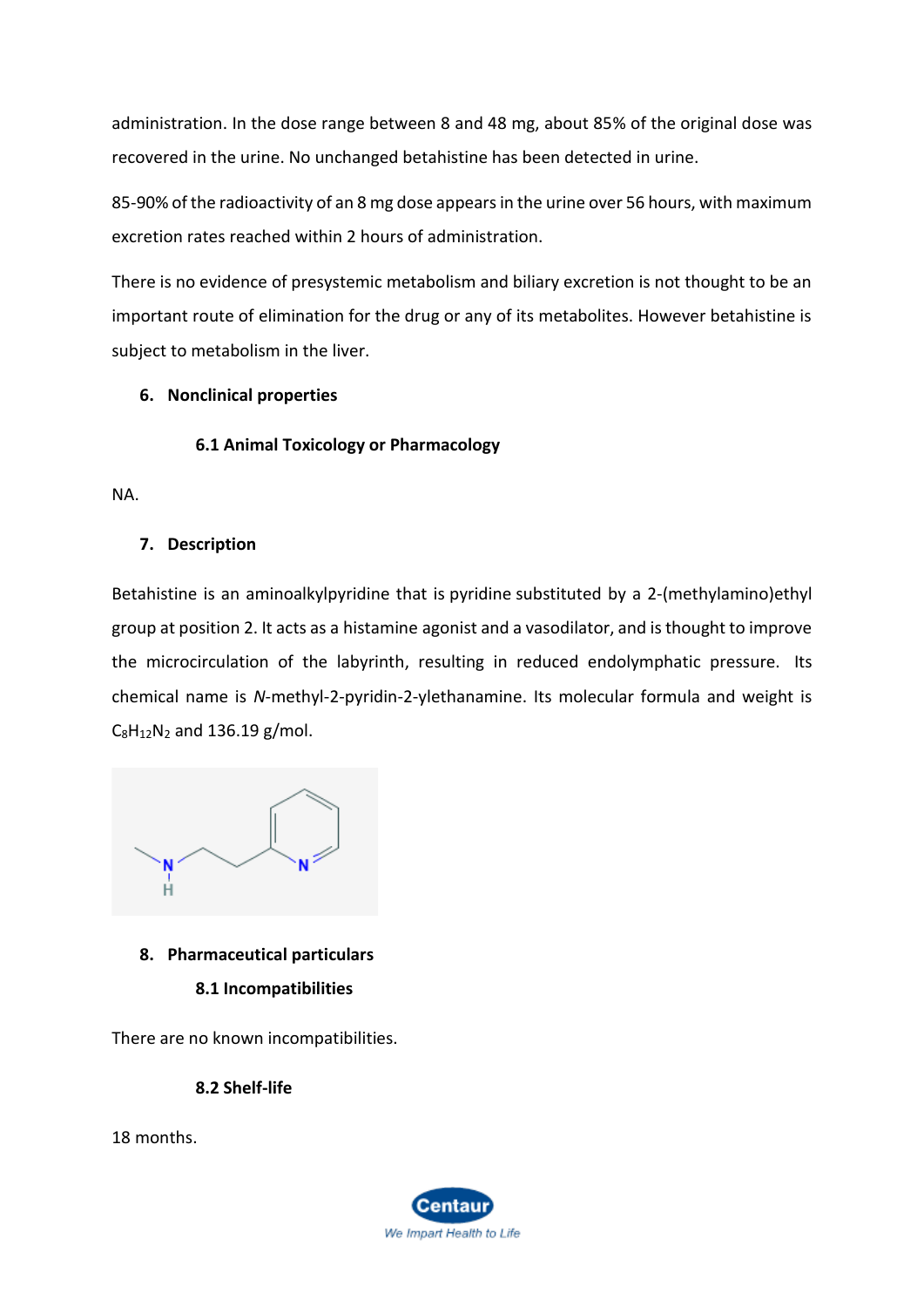### **8.3 Packaging Information**

Histidiz tablets are available in pack of 10. The tablet can be divided into two equal halves

### **8.4 Storage and handling instructions**

Store at room temperature (15 to 30°C). Keep in a tightly closed container to protect from moisture. Keep out of reach and sight of children.

### **9. Patient Counselling Information**

# **9.1 Adverse Reactions**

Refer part 4.8

**9.2 Drug Interactions**

Refer part 4.5

**9.3 Dosage**

Refer part 4.2

**9.4 Storage**

Refer part 8.4

**9.5 Risk Factors**

Refer part 4.4

# **9.6 Self-monitoring information**

### NA

# **9.7 Information on when to contact a health care provider or seek emergency help**

Patient is advised to be alert for the emergence or worsening of the adverse reactions and contact the prescribing physician.

# **9.8 Contraindications**